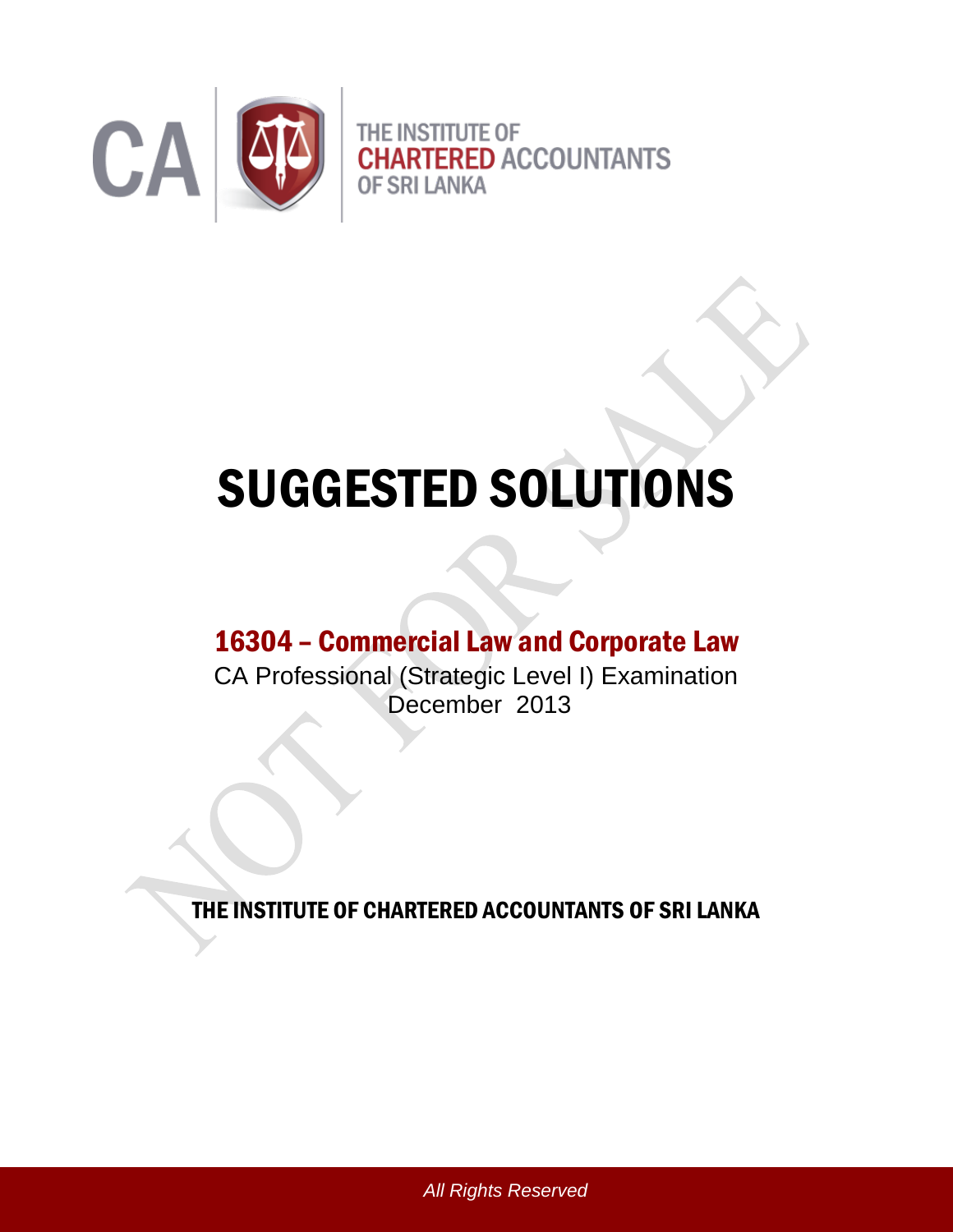(a)

- The offeror can withdraw his offer at any time before the offeree accepts the offer.
- However the revocation should be informed to the offeree, before he accepts the offer.
- In the given scenario, though "Amarapala" has withdrawn his offer, it was not communicated to "Berty" before his acceptance as the postal rule will not apply to the revocation of the offer.
- "Berty" without knowing of the withdrawal of the offer, has accepted it.
- Therefore "Berty's" acceptance is valid.
- There is a clear contract between the parties.
- Accordingly "Berty" can take action against "Amarapala" for breach of contract and claim damages.
- This situation is similar to *Byrne Vs Van Tienhovan -*

In this case defendant wrote from Cardiff to the plaintiff in New York on October  $1<sup>st</sup>$ 1879, offering to sell certain goods and requesting a reply by cable. The letter was received on  $11<sup>th</sup>$  October, on which day the plaintiff accepted by cable as requested and confirmed this by a letter, posted on October  $15<sup>th</sup>$ .

Meanwhile the defendant had on October  $8<sup>th</sup>$  posted a letter withdrawing his offer. This reached the plaintiff on the  $20<sup>th</sup>$ .

The defendant pleaded that the offer had been withdrawn before the acceptance was either received or dispatched, but it was held that an uncommunicated revocation was, in the eye of the law no revocation at all. Consequently the revocation was not effectual till communicated to the offeree.

#### *Note : (Any other relevant case law is also accepted*

(b)

- Only an absolute and unqualified assent, to all the terms of the offer, constitutes an effective acceptance of such offer.
- Therefore if the offer requires the offeree to promise to do or pay something, the acceptance must conform exactly, to the offer.
- If the "acceptance" differs from the terms of the offer, such 'acceptance" is treated as a counter-offer, and not as an acceptance of the original offer.
- A "counter-offer" terminates the initial offer.
- Therefore in the given scenario, there is no legal contract between Maria and Nimali, as there was no valid acceptance of the offer by Nimali.
- The facts of the scenario are similar to the decided case of **Neale vs Merrett.**

Note : No case laws are considered as the question, does not request any.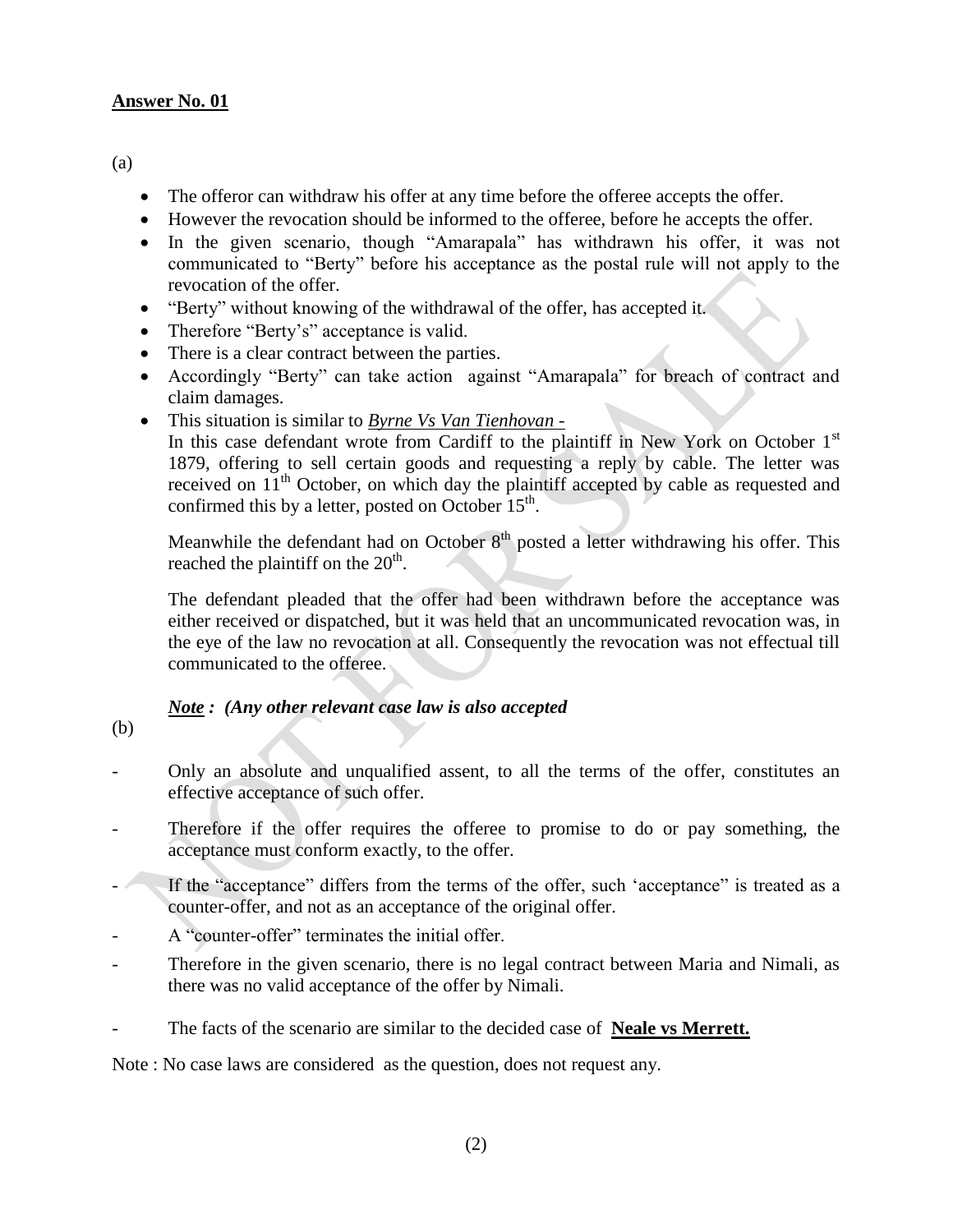- (a) Under the Sale of Goods Ordinance, where the sale is agreed to be by sample-
	- the bulk must correspond with the sample;
	- the buyer must have a reasonable opportunity of comparing the bulk with the sample;
	- the goods must be free from defect rendering them un-merchantable, which a reasonable examination of the sample would not reveal.

Further under the Sale of Goods Ordinance, where the goods are sold by showing a sample, as well as by description, the goods must correspond both with the sample and the description.

In this scenario, the tea sold to **Harith,** though it matched the quality of the sample did not match the description of "Low grown refined tea". Therefore **Harith** is not bound to accept the tea, and could refuse it, since no contract has been formed in this instance, under the Sale of Goods Ordinance

#### *Reference Note :*

The facts are similar to the decided case of **Nichol vs Godts.**

- (b) The following conditions should be satisfied, before any agency can be created by necessity.
	- It must be impossible to get the principal's instructions;
	- There must be an actual and definite commercial necessity for the creation of the agency;
	- There has to be a real emergency;
	- The agent of necessity, must act bona fide, in the interests of all parties concerned.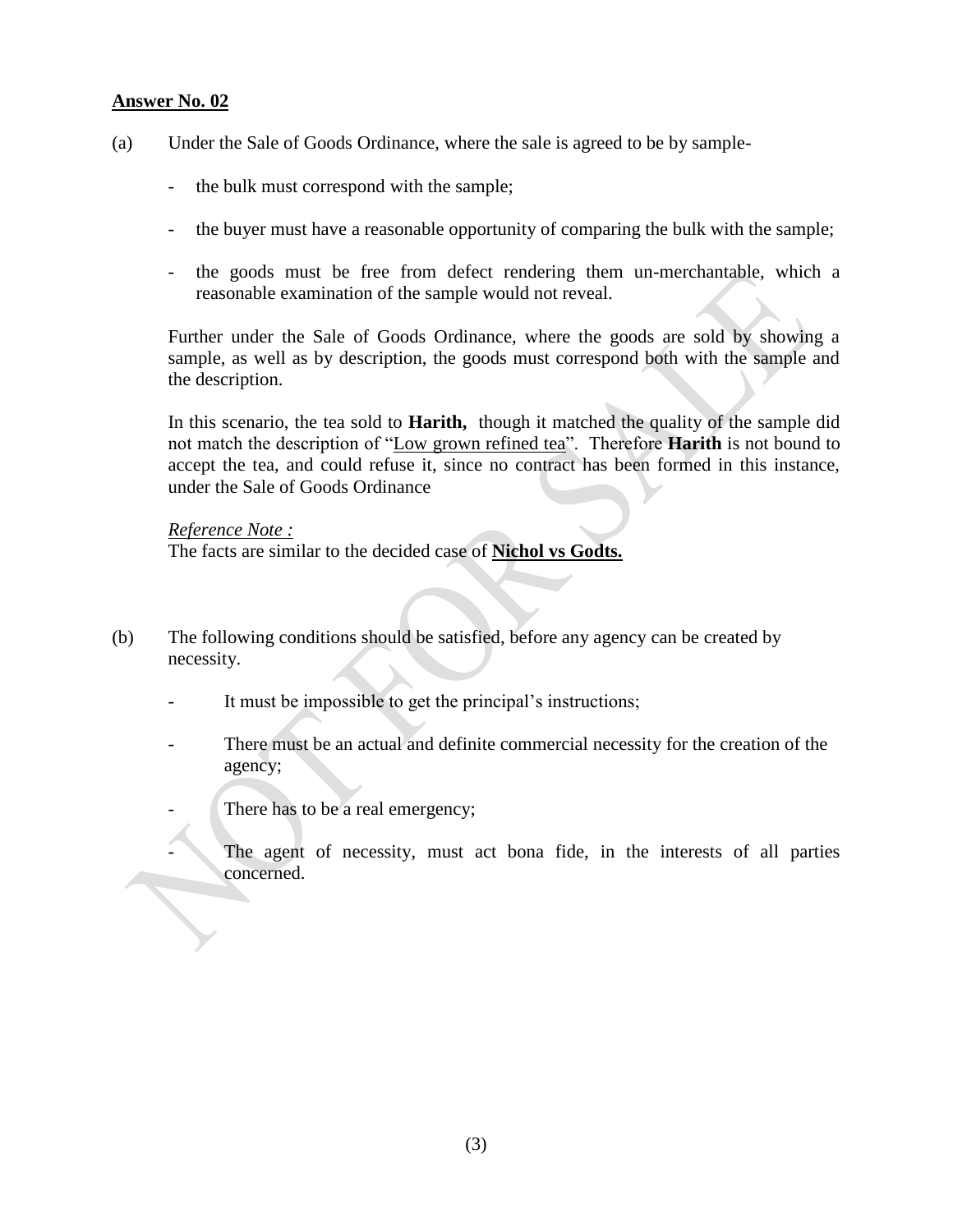(a)

#### (i) "**Marine Insurance Contract"**

'Marine Insurance is a contract whereby the insurer or underwriter undertakes to indemnify the assured in the manner and to the extent thereby agreed, against marine losses, that is to say, losses incidental to marine adventure.'

- (ii) Under Marine Insurance, the following persons are deemed to have an insurable interest as follows:-
	- The owner of the ship, has an insurable interest in the ship.
	- The owner of the cargo, has insurable interest in the cargo.
	- A creditor who has advanced money on the security of the ship or cargo, has insurable interest to the extent of his loan.
	- The master and crew of the ship, have insurable interest in respect of their wages.
	- If the subject matter of insurance is mortgaged, the mortgagor, has insurable interest in the full value thereof, and the mortgagee, has insurable interest in respect of any sum due to him.
	- A trustee holding any property in trust, has insurable interest in such property.
	- A re-insurer, to the extent of his risk.

H.

 A lender of money on "Bottomry" or "Respondentia", to the extent of the loan. ["Bottomry" is a pledge of the ship and cargo, to secure a loan, to enable the ship to continue the voyage; whilst "Respondentia" is a pledge on only the cargo and not on the ship. ]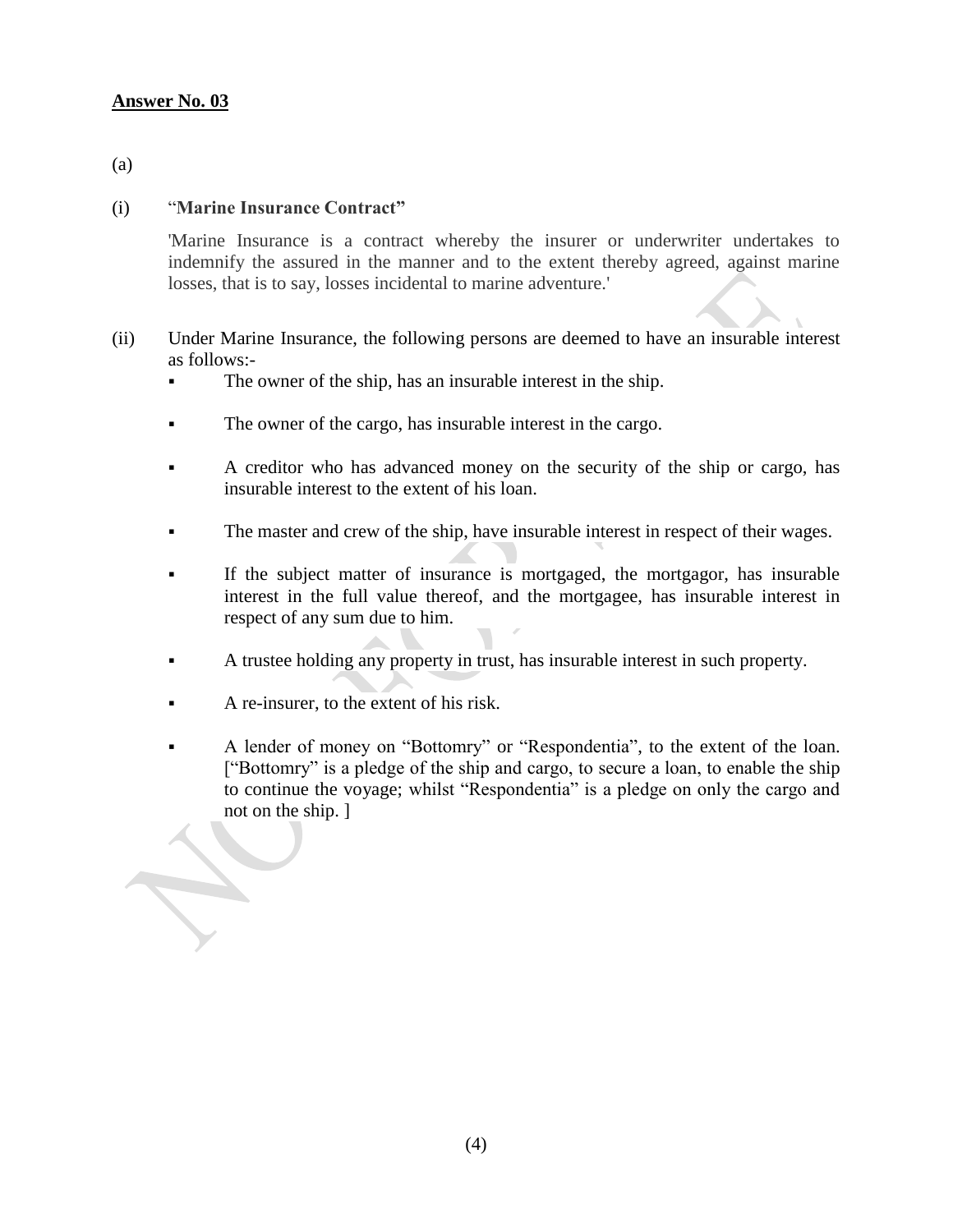# (b) **Types of crossing which will be included in the presentation**

#### **Cheque crossed generally**

Where a cheque bears across its face an addition of the words, 'and company' or any abbreviation thereof, between two parallel transverse lines, or of two parallel transverse lines simply, either with or without the words 'not negotiable', that addition shall be deemed a crossing, and the cheque shall be deemed to be crossed generally and can be credited to any account but through a (account) banking channel so that the beneficiary may be traced.

#### **Cheque crossed specially**

Where a cheque bears across its face an addition of the name of a banker, either with or without the words 'not negotiable', that addition shall be deemed a crossing, and the cheque shall be deemed to be crossed specially, and to be crossed to that banker. This is called special-crossed cheque.

#### **Account-payee or restrictive crossing**

This crossing can be made in both general and special crossing by adding the words "**account payee"**. In this type of crossing the collecting banker is supposed to collect and credit the amount of the cheque to the account of the payee only.

#### **Not-negotiable crossing**

The words 'not negotiable' can be added to general as well as special-crossing and a crossing with these words is known as *not negotiable* crossing. The effect of such a crossing is that it removes the most important characteristic of a [negotiable](http://en.wikipedia.org/wiki/Negotiable_instrument)  [instrument](http://en.wikipedia.org/wiki/Negotiable_instrument) i.e. the transferee of such a crossed cheque cannot get a better title than that of the transferor (cannot become a holder in due course) and cannot convey a better title to his own transferee, though the instrument remains transferable.

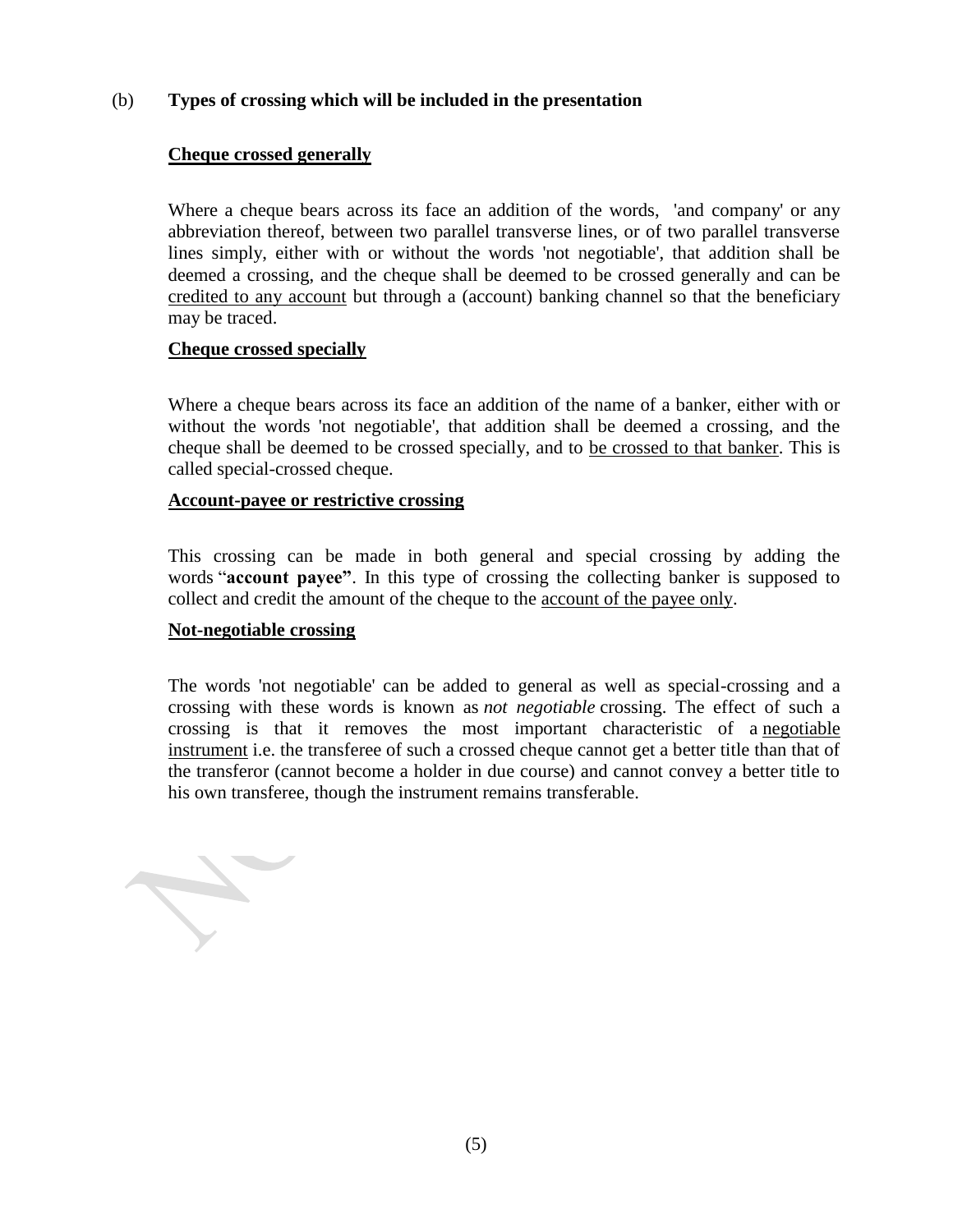- (a) The following mandatory information should be submitted by an applicant, in making an application to register a Mark under the Act.
	- (i) A request for the registration of the Mark.
	- (ii) The name and address in Sri Lanka of the applicant, and if he is resident outside Sri Lanka, his service address in Sri Lanka.
	- (iii) Five copies of the Mark.
	- (iv) The class, and list of goods or services, in respect of which the registration of the Mark is sought.
	- (v) If the application is through an agent, a power of attorney authorizing the agent, should be attached to the application.
- (b) Every partner has an implied authority to bind the partnership firm, in the following instances; subject to any instructions/notice given to the public to the contrary.
	- (i) Selling the goods of the firm.
	- (ii) Purchasing on behalf of the firm, goods of the kind usually employed in the firm's business.
	- (iii) Receiving payment of the firm's debts and giving receipts for them.
	- (iv) Engaging servants for the partnership business.
	- (v) If the partnership firm is a trading firm, in addition to the above, the following instances too fall within the above category :
		- (a) Accepting, making and issuing negotiable instruments in the firm's name.
		- (b) Borrowing money on the firm's credit and pledging the firm's goods to effect that purpose.
		- $\langle \cdot \rangle$  (c) Instructing an attorney-at-law in an action against the firm for a trade debt.
- (c) Instances where the Computer Crimes Act, No.24 of 2007, can be applied are as follows :
	- A person commits an offence under this Act while being present in Sri Lanka or outside Sri Lanka ;
	- The computer, computer system or information affected or which was to be affected, by the act which constitutes an offence under this Act, was at the material time in Sri Lanka or outside Sri Lanka ;
	- The facility or service, including any computer storage, or data or information processing service, used in the commission of an offence under this Act was at the material time situated in Sri Lanka or outside Sri Lanka;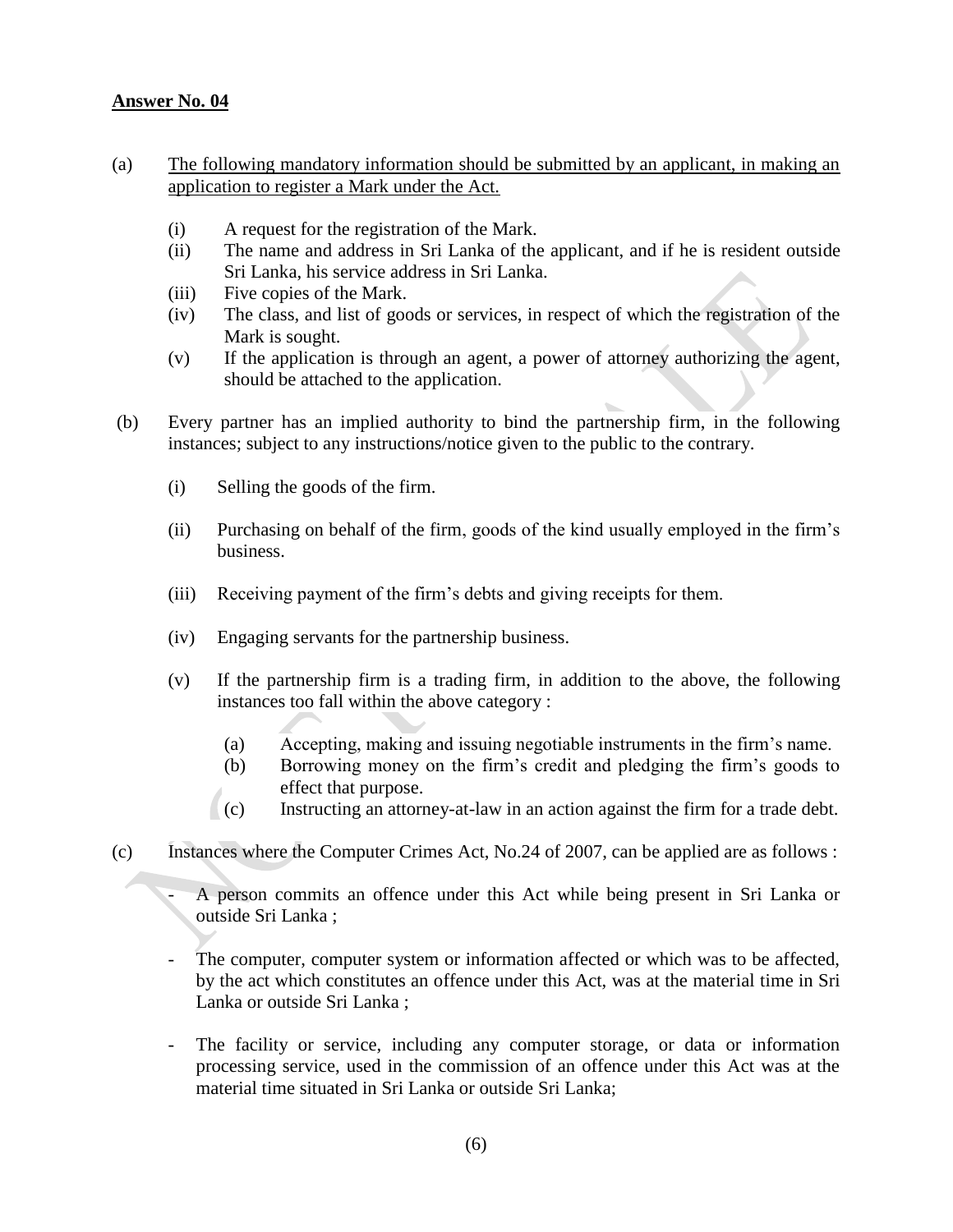- The loss or damage is caused within or outside Sri Lanka by the commission of an offence under this Act, to the State or to a person resident in Sri Lanka or outside Sri Lanka.
- (d) Compulsory arbitration is one where the parties are required to accept arbitration without any willingness on their part.

Compulsory arbitration is a non-binding, advisory dispute resolution process in which one or more arbitrators hear arguments, weigh evidence and issue a non-binding judgment on the merits after an expedient hearing.

The arbitrator's decision addresses only the disputed legal issues and applies legal standards.

Either party may reject the ruling and request a trial **de novo** in court. (De novo means to start a fresh)

In the case of industrial disputes, compulsory arbitration leaves no scope for strikes and lock-outs; it deprives both parties of their very important and fundamental rights.

# **Answer No. 05**

(i) The Companies Act No. 7 of 2007, states that a company shall have not less than 2 shareholders.

But the Act also states that a company may have a single shareholder in the following instances :

- (a) Where such single shareholder is the Secretary to the Treasury, who is holding shares on behalf of the Government of Sri Lanka
- (b) Where the single shareholder is an individual;
- (c) Where the single shareholder is a body corporate

Therefore in conclusion, it could be said that by considering all of the above points, the Act allows the minimum number of shareholders, in the case of a Private Limited Liability Company, to be placed at ONE.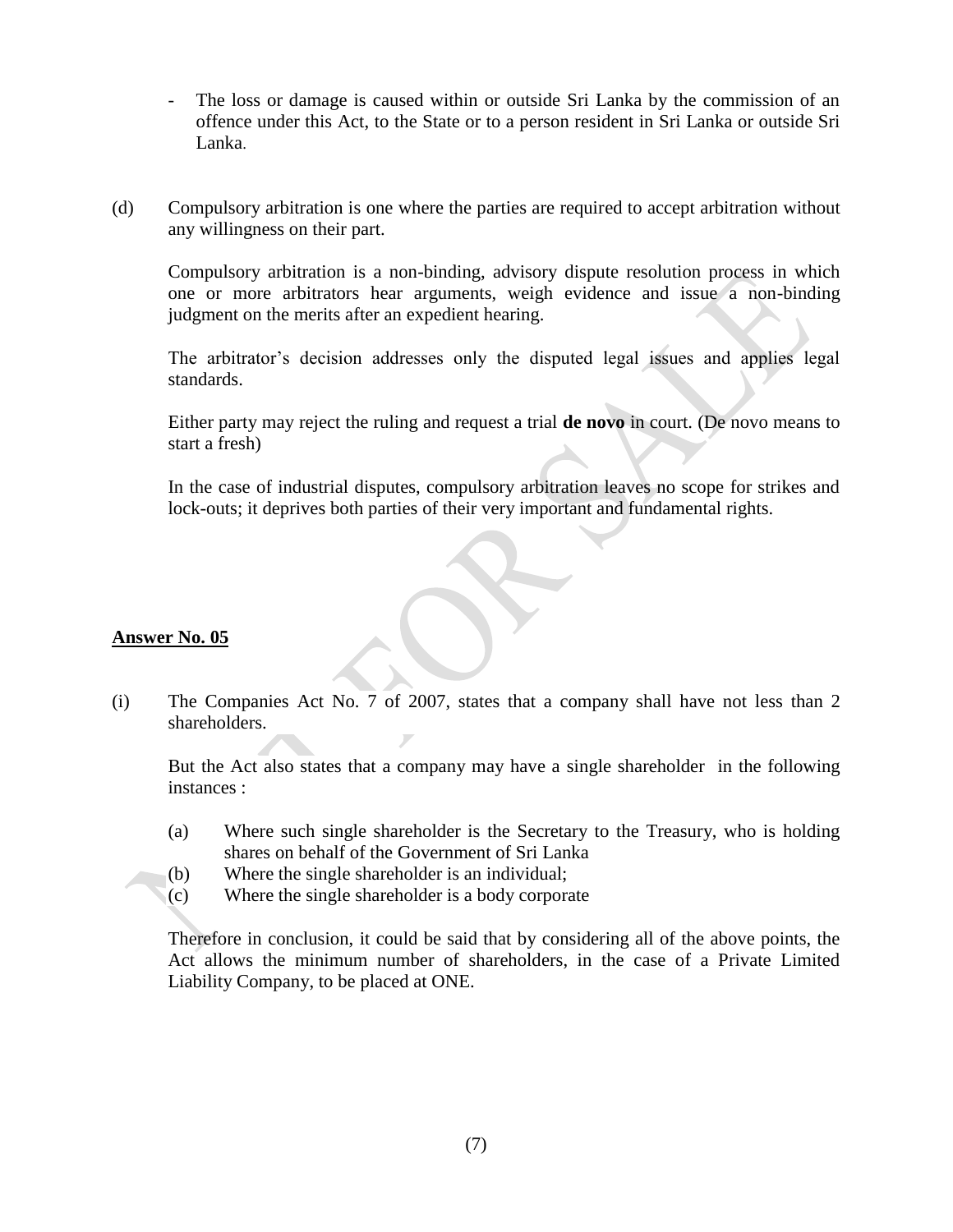- (ii) The following documents should be submitted to the Registrar of Companies, in order to incorporate a private limited company under the Act :
	- (a) Name approval form
	- (b) The application form in the prescribed form (i.e: Form 1), signed by each shareholder and, declaration stating that the name is not similar to that of an existing company, and signed by the initial shareholders.
	- (c) The Articles of Association, if different to the model articles contained in the First Schedule to the Act, and signed by each shareholder.
	- (d) The consent of each director to act as a director of the company, in the prescribed form (i.e: Form 18).
	- (e) The consent of the initial Secretary to act as the Secretary of the company, in the prescribed form (i.e: Form 19).

(a) The expression 'pre-incorporation contract' means a contract entered into by a person on behalf of a company before and in contemplation of its incorporation.

Notwithstanding anything to the contrary in any law, a pre-incorporation contract may be ratified within such period as may be specified in the contract or if no such period is specified, within a reasonable time after the incorporation of such company, in the name of which or on behalf of which it has been entered into (section 10).

A pre-incorporation contract that is ratified as mentioned above, shall be valid and enforceable as if the company had been a party to the contract at the time it was entered into.

Therefore in this instance, as Asuru and Sanin have made a pre-incorporation contract by spending on behalf of the company, Rs. 3 million for the hiring of a van and purchase of the items listed in the question, they can claim this money from the company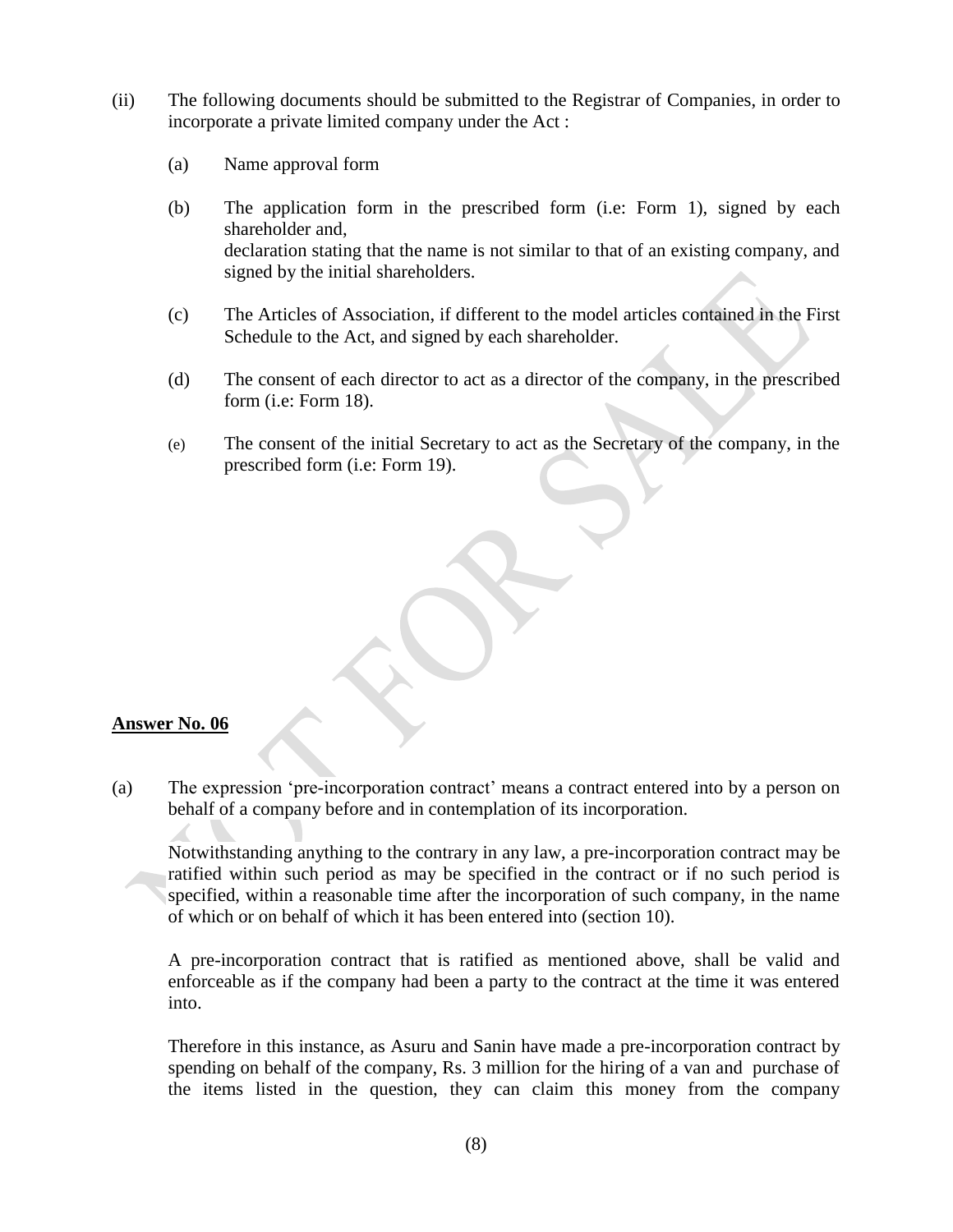provided that as promoters they have acted in good faith and have not made any secret profit out of this transaction.

Therefore, if the company does not honour the pre-incorporation contract, the promoters being the aggrieved party can seek relief from courts for breach of a pre-incorporation contract by the company.

(b) Where a prospectus already issued, includes any untrue statement, any person who authorized the issue of such prospectus, shall be guilty of an offence unless he proves either that the statement was immaterial or that he had reasonable ground to believe that the statement was true and that up to the time of the issue of the prospectus he did believe, that the statement was true (section 42).

#### **Answer No. 07**

- (a) **Ram**, as a director, must always act in good faith in what he believes to be in the best interests of the company.
	- He must not act or agree to the company acting in a manner that contravenes the Act or the articles;
	- As a director he must not act recklessly or be gross negligent, in exercising power;
	- A director must exercise the degree of skill and care, reasonably expected of one with his knowledge and experience.
	- Ram as a director, is not expected to be an expert, unless appointed as such by the company; and in the given scenario he has not been so appointed by the company.
	- The standard required from a director is, the exercise of care and diligence of a reasonable person.
	- (b)

# (i) Age limit and its exemption

- Subject to the provisions of the Companies Act, the age of retirement applicable to Harry is seventy years.
- This age limit will not apply to a director, if his appointment is or was made or approved by a resolution passed by the company at a general meeting which declares that the age limit of 70 years, shall not apply to that director.
- However, any resolution approved at a general meeting will be valid only for one year from his appointment
- (ii) What he should do on reaching the age limit
	- When a director reaches seventy, or is proposed for re-appointment when he has reached seventy or a lower age as may be prescribed by the articles, he must give notice of his age to the company.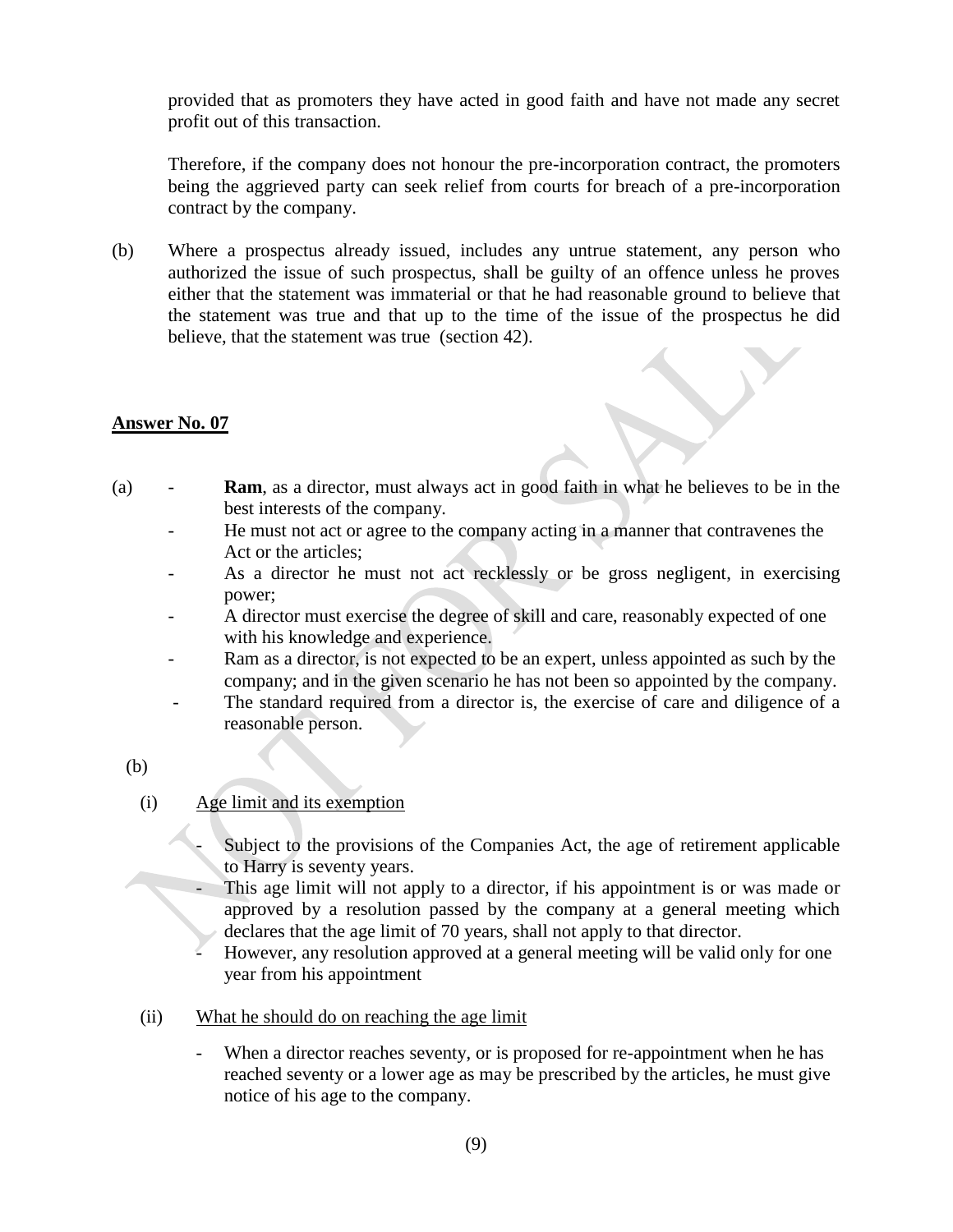#### (iii) Vacation of office, based on the age limit rule.

- A director shall vacate office :-
	- (a) at the conclusion of the annual general meeting commencing, next after he attains the age of seventy years;
	- (b) if he is reappointed as a director after attaining the age of seventy years, at the annual general meeting following that re-appointment.

# **Answer No. 08**

- (a) The Registrar may call or direct the calling of an annual general meeting of the company and give such ancillary or consequential directions as the Registrar thinks expedient;
	- Including any direction modifying or supplementing in relation to the calling, holding, and conducting of the meeting, the operation of the company's articles and directions to the effect that;
	- The Registrar may also give a direction, that one shareholder of the company present in person or by proxy shall be deemed to constitute a meeting.
	- Subject to any direction of the Registrar, a meeting so called shall be deemed to be an annual general meeting of the company.
- (b) Any shareholder or shareholders who has/have a complaint against the company, that its affairs are being conducted in a manner oppressive to any shareholder or shareholders (including the shareholder/s with such complaint), may make an application to court, for an order under the provisions of Section 224. (i.e. Oppression).

If the court finds that the allegations are true, it may make an order to remedy the complaint.

Pending the making of the final order, the court may on the application of a party to the proceedings, make an interim order which it thinks is necessary for regulating the conduct of the company's affairs, upon such terms and conditions as appear to it to be just and equitable.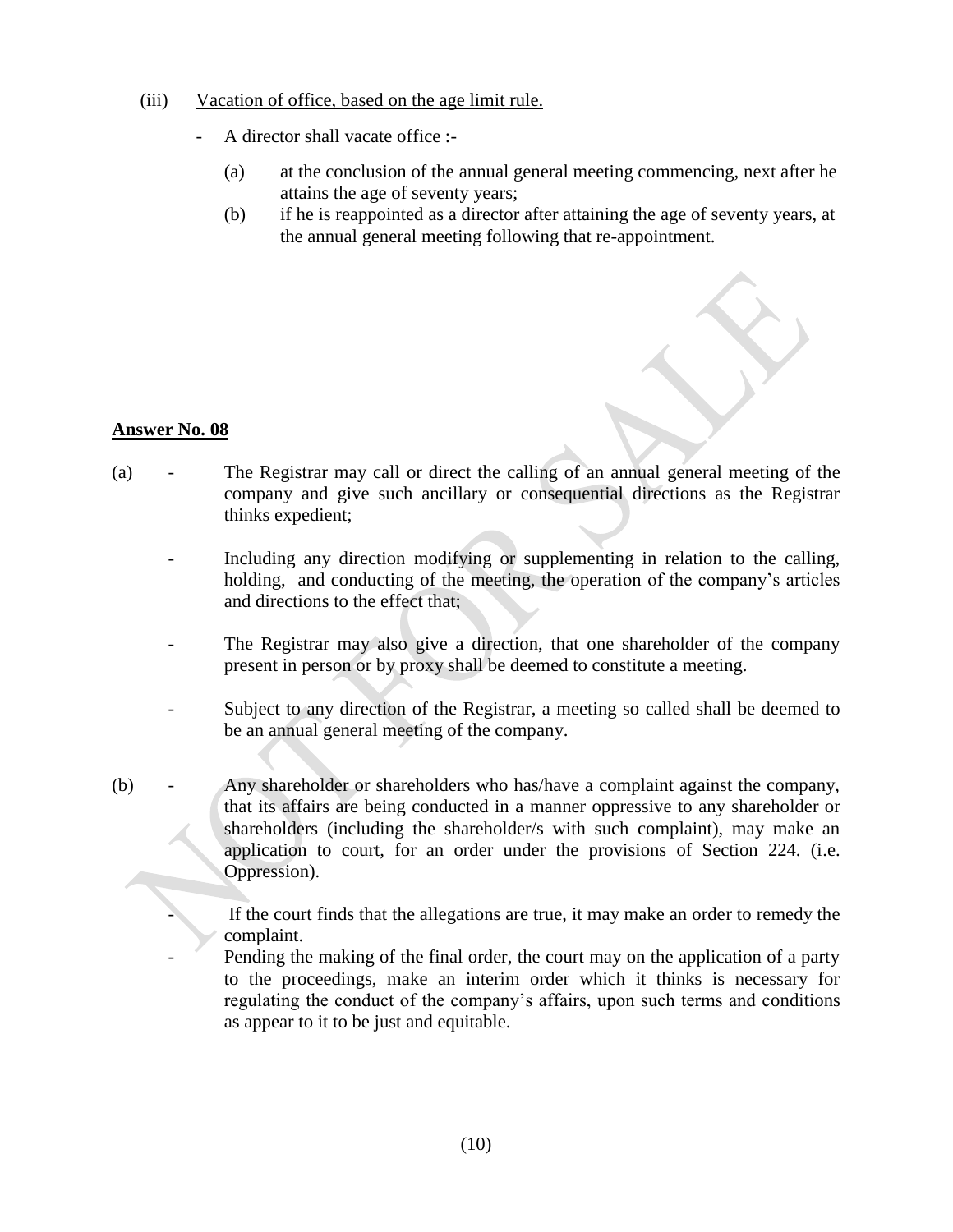- (a) Any company or body corporate, which is incorporated under the laws of any foreign country.
- (b) An off-shore company shall have power to carry on business outside Sri Lanka; but shall be prohibited from carrying on any business within Sri Lanka.
- (c) An off-shore company may cease carrying on business as an off-shore company, by giving notice to the Registrar in the prescribed form of its intention to do so.
- (d) The documents required to be submitted to the Registrar, by an "off-shore company", in order to be registered in Sri Lanka as an "off-shore company", are as follows :
	- i. A certified copy of the charter, statute, memorandum and articles of association or any other document defining the constitution of the company.
	- ii. List of directors of the company, setting out their full names, addresses, occupations and other offices they hold in the company.
	- iii. Name and address of an authorized person of the company who is a resident and citizen of Sri Lanka.
	- iv. The address of the registered office of the company, in the country of incorporation and of the office in Sri Lanka
	- v. A certified copy of the company's Certificate of Incorporation.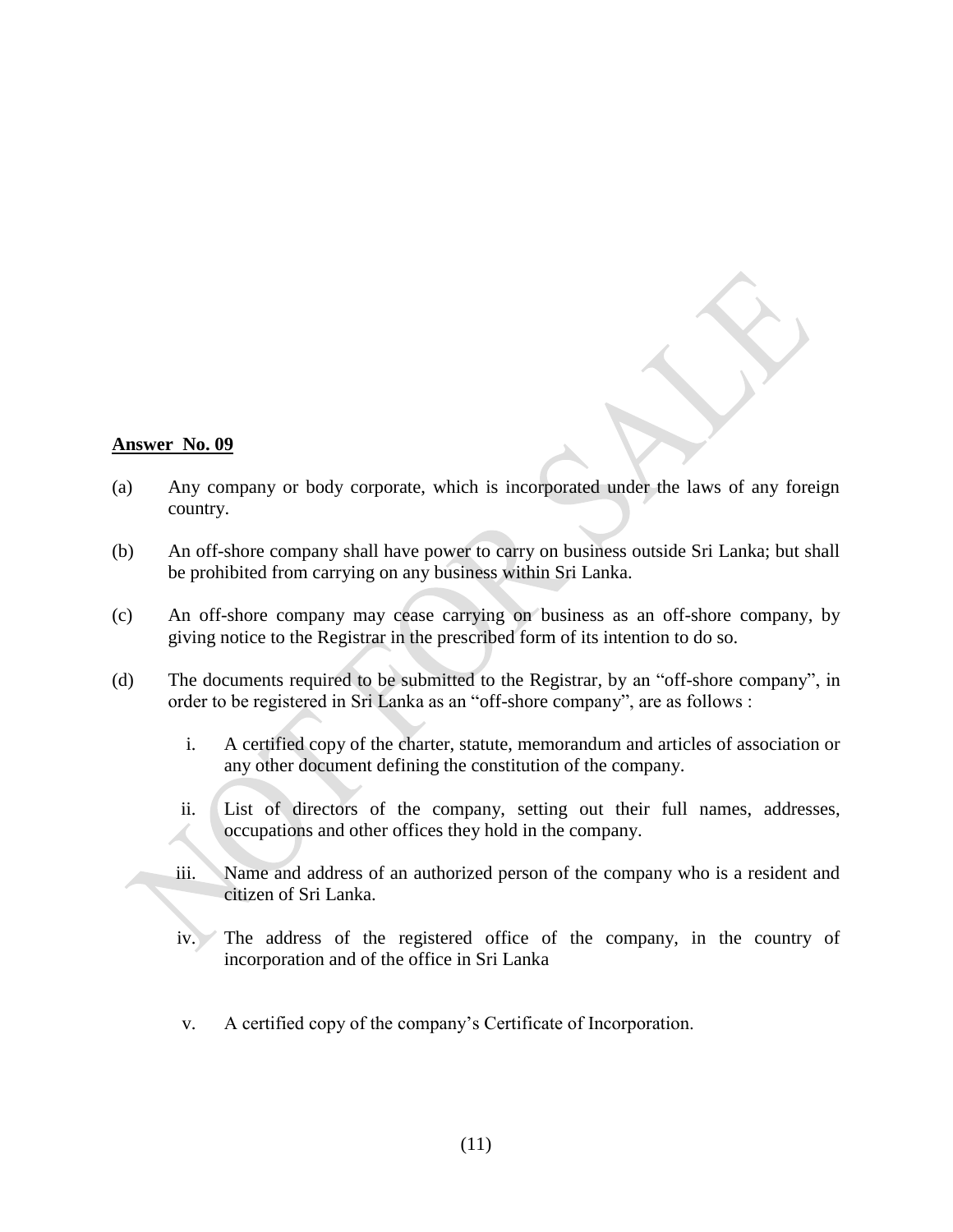- (a) Once the written notice is given to the company, requiring the company to purchase those shares ( buy back), the Board of Directors of the company must within twenty working days of receiving this notice under Section 94(1), *[Section no. is not expected from the candidates],*
	- (*a*) agree to the purchase of the shares by the company;
	- (*b*) arrange for some other person to agree to purchase the shares ;
	- (*c*) apply to the court for an order under section 97 (*i.e.* -*Court may grant an order, exempting the company from the obligation to purchase these shares*) or under section 98 (i.e. *if the company is insolvent*)
	- (d) arrange before taking the action concerned, for the resolution to be rescinded (in accordance with section 92) or decide in the appropriate manner not to take the action concerned, as the case may be, and give written notice to the shareholder of the board's decision under this subsection.
- (b) The object clause spells out the objects for which the company was incorporated, and also spells out the business activities that can be performed by the company.

Where the Articles of a company sets out the objects of the company, there shall be deemed to be a restriction placed by the articles in carrying on any business or activity that is not within those objects, unless the articles expressly provide otherwise.